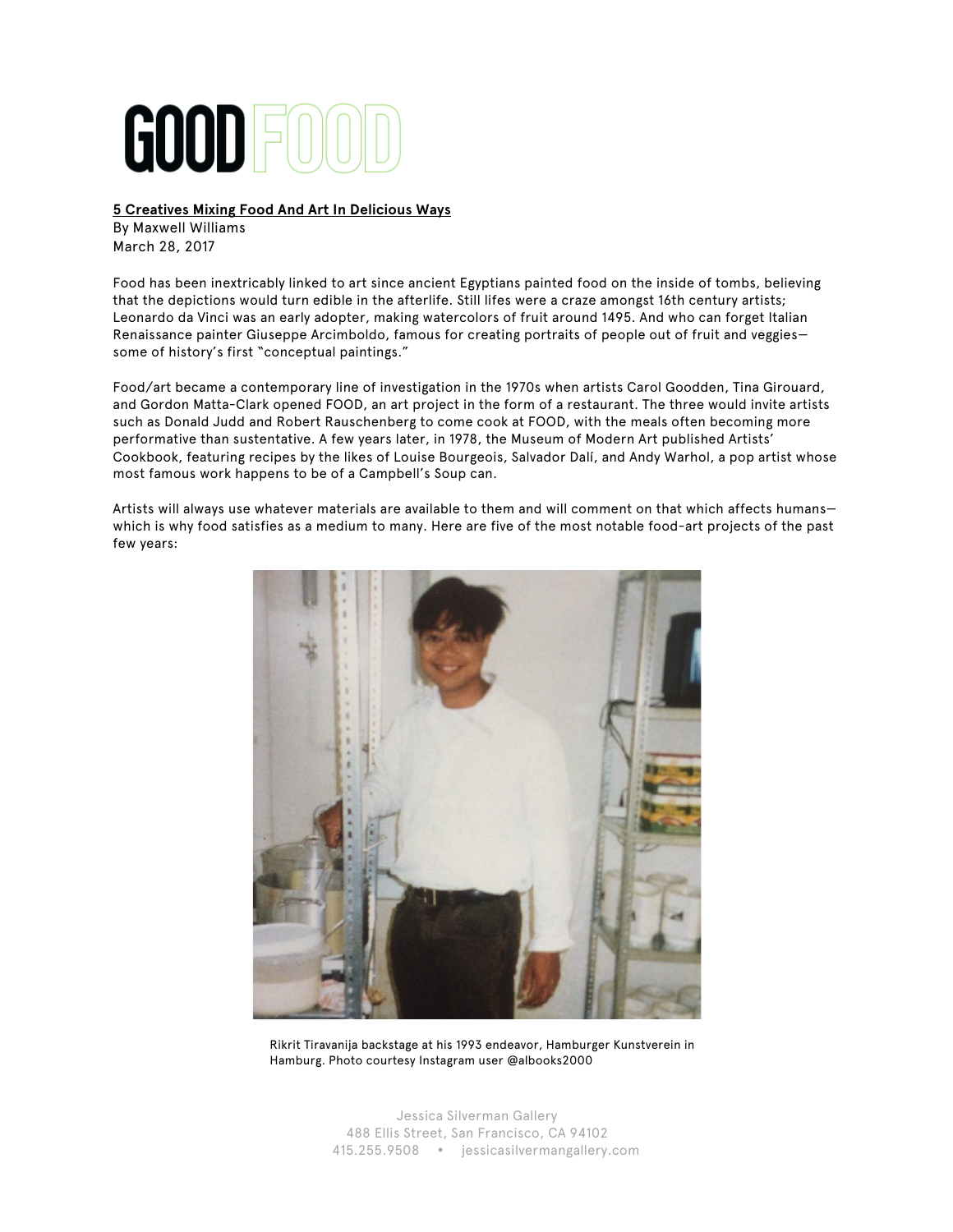#### **Rirkrit Tiravanija, "Untitled (Free)," 1992**

Rirkrit Tiravanija is something of a legend at this point—having won the Guggenheim Museum's Hugo Boss Prize in 2004 and presenting exhibitions at MoMA, the Serpentine Gallery in London, and the Los Angeles County Museum of Art (LACMA). But his breakout show came in the early '90s, when he kitted out downtown Manhattan art gallery 303 with a temporary kitchen and eating space, cooking Thai curry for anyone who came through the space. This side of Tiravanija's work has been described as "relational aesthetics," an art movement that focuses on the shared nature of experiencing art.



Photo courtesy Instagram user @vintageheirloom

#### **Chloe Wise, "Bagel No. 5," 2014**

Chloe Wise is something of an art-food dilettante. She's made lush paintings of voluptuous women holding objects such as garlic, La Croix, and tomato paste. She's made hyperrealistic sculptures of messy globs of saucy pasta. The main thing she's known for though, is her "bread bags" series, a "collection" of hilarious bags made of various types of bread with high fashion logos affixed to them (e.g., English muffins with a Moschino logo, pancakes with a Chanel logo). One such piece, "Bagel No. 5," caused a stir when actress India Menuez (Nocturnal Animals) wore it to a Chanel event, and the press and mistook it for a real Chanel bag.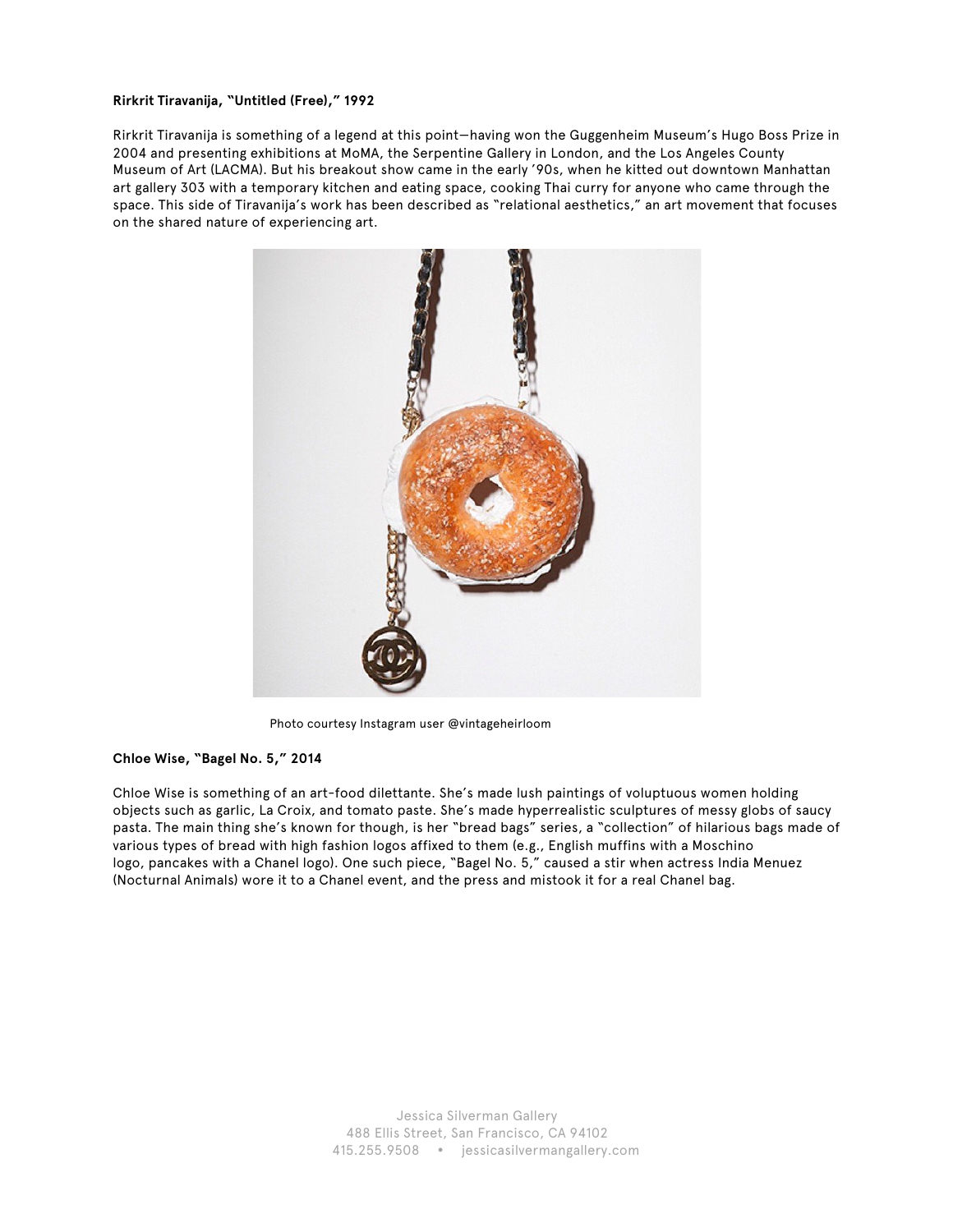

Photo courtesy Instagram user @sutton

# **Jennifer Rubell, "Fecunditas," 2014**

Jennifer Rubell comes from art royalty: her parents are Don and Mera Rubell, two of the world's most prominent art collectors. Each year at Art Basel Miami Beach, Jennifer hosts a breakfast at her parents' private museum, The Rubell Collection. But it's Fecunditas, which she presented at the Performa 09 performance art biennial in 2014, that stands as her most spectacular achievement.

For Performa's official dinner—which means Rubell was serving a particularly plush crowd of people such as actress and singer Charlotte Gainsbourg, Chef Mario Batali, and performance artist Marina Abramović— Rubell created installations like deviled eggs arranged beneath hanging rubber chickens. When the chickens were hit with a stick, paprika would sprinkle out of them onto the eggs. And that was just the appetizer. Then came men in assless chaps serving the decadent main course of whole suckling pigs and pheasant with feathers. Dessert was a surprise: The tables that the meal was served on were stuffed with chocolates and the men took to sawing them open, the candies spilling out onto the elites. Error! Filename not specified.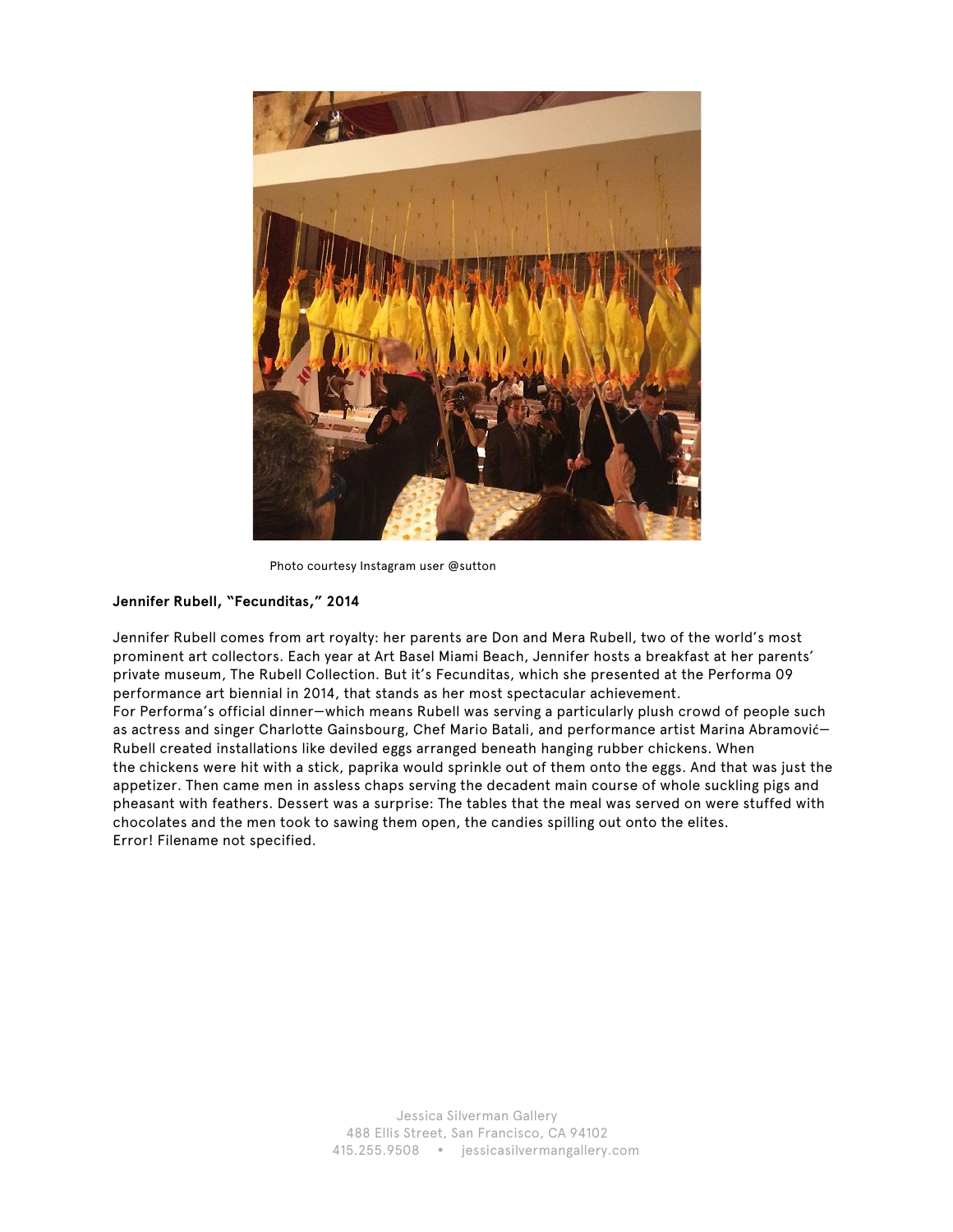

United Brothers, "Does this soup taste ambivalent?" at Paramount Ranch in Los Angeles, 2016 Photo by Maxwell Williams

## **United Brothers, "Does this soup taste ambivalent?," 2014**

Ei Arakawa is a Fukushima-born artist who has shown in the Whitney Biennial and at the Tate Modern in London. After the Fukushima earthquake, he teamed up with his brother, a tanning salon owner, to create "Does this soup taste ambivalent?" Enlisting their mother as the cook, the Arakawas crafted a soup out of vegetables grown in the area affected by radiation caused by the nuclear plant meltdown. Hysteria ensued at the Frieze Art Fair in 2014. It was covered by everyone from Food & Wine to CNN, all asking, "Would you eat this radioactive soup?" But that was the point—the people of Fukushima are presented with food grown in the area, in their grocery stores—food that has been tested and approved by the Japanese Farmers' Association. Still, many people were turned off by the possibility of residual radiation and turned the Arakawas' soup down. (This writer, for the record, did eat the soup.) Error! Filename not specified.

> Jessica Silverman Gallery 488 Ellis Street, San Francisco, CA 94102 415.255.9508 jessicasilvermangallery.com